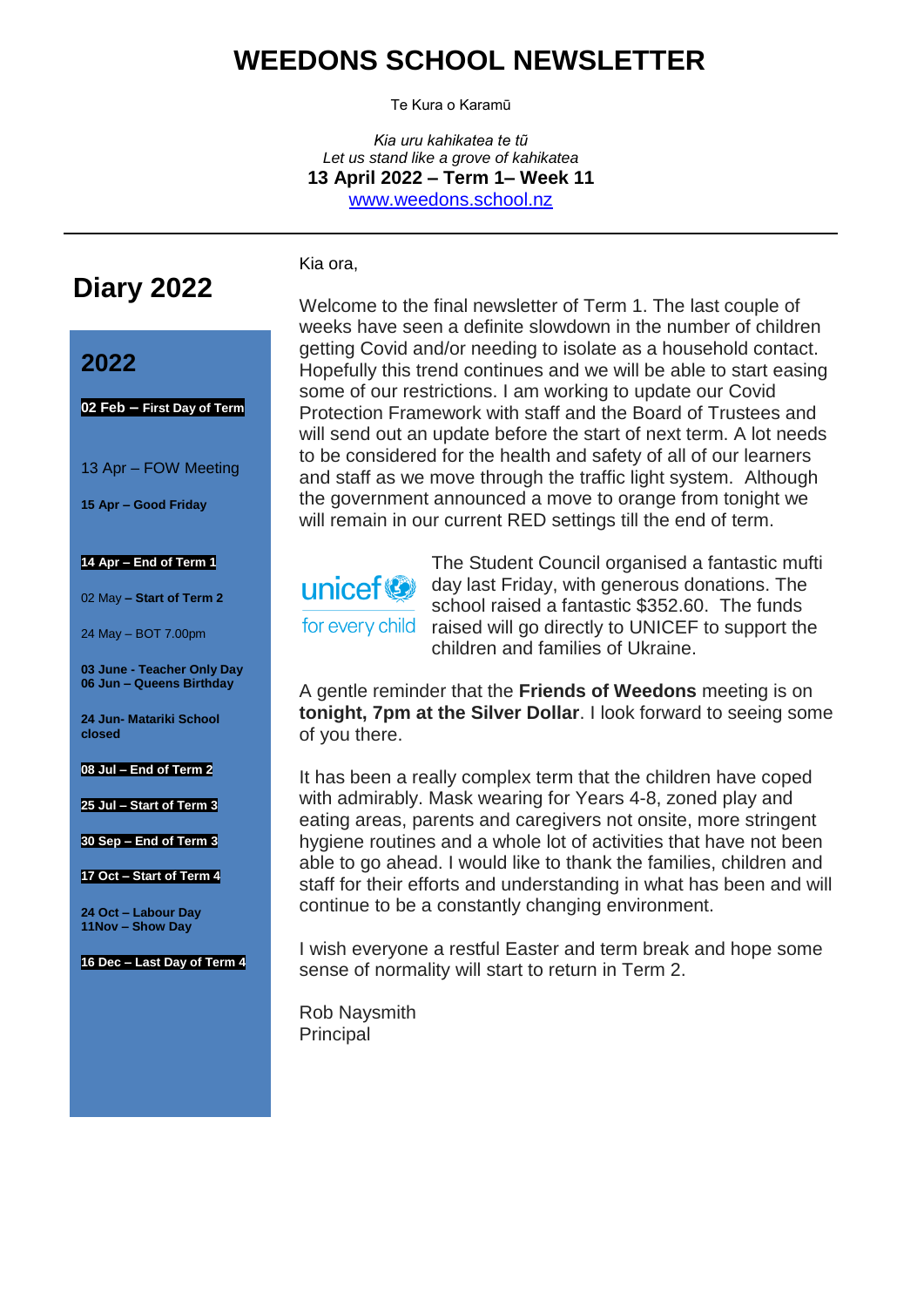# School Accounts

School accounts will be out tomorrow for Term 1. These will be emailed and a hard copy sent home with children

*The school donation is set at \$95 for a single child or \$160 per family.* 

Please note that although the donation is voluntary, as a decile 10 school, Weedons receives the lowest per-student level of government funding within the primary school education system. Because of this, we are heavily dependent on donations and fundraising to provide our children with the level of education they need and, at the same time, balance our budget. Donations paid by you go directly into your child/ren's learning.

You may qualify for an income tax credit from Inland Revenue in relation to donations made to the school. You will receive a receipt for any donations you make to school if requested. This receipt will meet Inland Revenue requirements for a tax credit claim. Please note we are happy to receive donations as part payments throughout the year. If you wish to utilise this facility please advise our Office Manager Debs Moffat by email [office@weedons.school.nz](mailto:office@weedons.school.nz)

Your child/ren will undertake curriculum-related activities each term as determined by their teachers. ICT resources are also provided at high levels enabling all children access to technology, this has proven to be a huge asset during lockdowns and isolation periods as well as now being a critical part of our classroom programmes. Without your financial support, the ability of the school to provide these activities and resources would be severely restricted. We, therefore, request your contribution to be cleared within a relatively short time frame.

Please note that stationery is not a donation and does need to be paid in full.

Preferred payment is by way of internet banking (details on statement), cash at the school office is also accepted.

Parents of the school have a history of being very generous with donations and fundraising efforts. We thank you once again for your continued support.

#### Weedons Board of Trustees Update

One of the important responsibilities of your BoT is to ensure continuity of Governance of the School. Thus elections for BOT members are held every 18months with members serving three years. This ensures half of the board remains at each election. Putting that into context for 2022 and Covid, the following will happen:

- Next BoT election has been deferred until September 2022 due to COVID.
- Weedons Community will need to elect 3 BoT members at that time.
- As we are already one BoT member short due to a resignation, your BoT has co-opted Catherine M and Richard Briggs to the Board through to the next election, where they will then need to stand and be elected by the community.
- There will be 3 vacancies to be filled, either by new members or re-election of existing members.
- Jimmy Banks has been elected as Deputy Chairperson, or in modern terms, Deputy Presiding Member. Again your Board has taken this step to ensure continuity, as I will be stepping down at the end of this cycle.

Please feel free to engage with your BoT at any time, either by attending a meeting or a chat over the phone.

Regards,

Garth Asher Chair/Presiding Member Weedons School BoT Ph 021 2789157